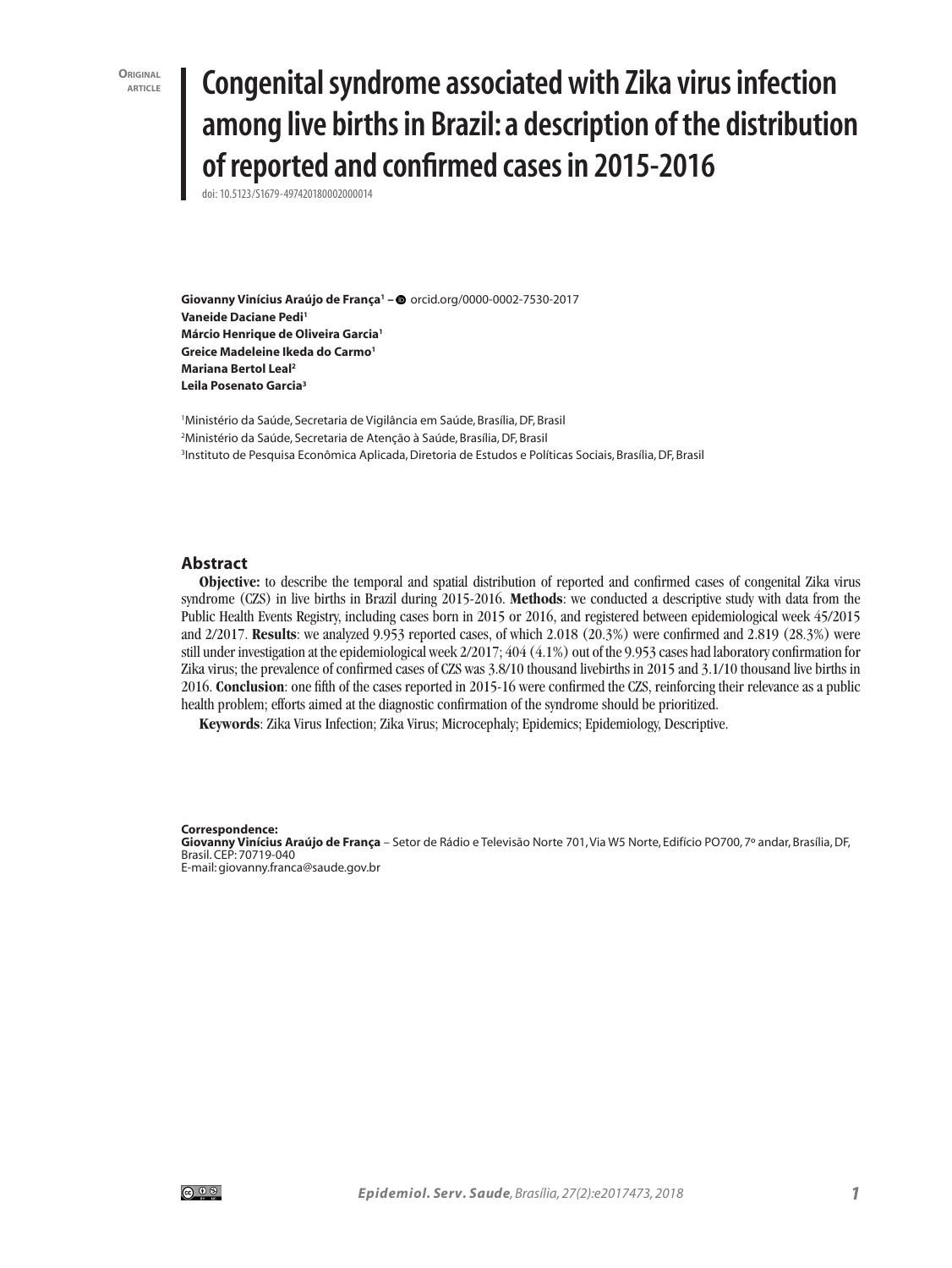# **Introduction**

The congenital Zika virus syndrome (CZS) comprises a set of signs and symptoms presented by children born to mothers infected by this virus during pregnancy.<sup>1</sup> The microcephaly, defined as head circumference (HC) -2 standard definitions below the mean for age and sex according to the curves of reference is the manifestation more striking of this syndrome. The CZS can also include eye abnormalities, craniofacial disproportion and some articular deformities and members, even in the absence of microcephaly.2 Not yet fully known IS the spectrum and the consequences of the CZS to health and life expectancy of affected children, although it is remarkable the severity of cases, with evidence of harm to the child growth and development.3-5

*The evidence produced by the national epidemiological surveillance, together with the results of epidemiological studies, clinical and laboratory data, made possible, in a short period of time, proving that Zika virus infection in pregnant women could cause microcephaly and other congenital malformations.*

The teratogenic potential of Zika virus was not described in the literature until the occurrence the epidemic in Brazil.<sup>6</sup> On 22 October 2015, the State Health Department of Pernambuco reported and asked for support to the Secretariat of Health Surveillance (SVS), Brazilian Ministry of Health to perform the initial investigations of 26 cases of children with microcephaly. Initially, microcephaly was defined as HC less than 33cm for both sexes. As it is a rare event, in comparison with the with clinical and epidemiological profile of microcephaly in the state, it was considered as an event of great importance for the State Public Health.

On 11 November 2015, the Brazilian Ministry of Health declared Public Health Emergency of National Concern (PHENC) because of the alteration in the pattern of occurrence of microcephaly in Brazil (Decree no. 1.813/2015) and notified the fact to the Pan American Health Organization (PAHO)/World Health Organization (WHO).<sup>7,8</sup>

On 1st February 2016, WHO declared that the cluster of cases of microcephaly and other neurological disorders reported in Brazil after a similar situation observed in French Polynesia in 2014, constituted a Public Health Emergency of International Concern (PHEIC), in accordance with the International Health Regulations.<sup>9</sup>

The originality and the severity of the epidemiological situation on screen, together with the declaration of PHENC and PHEIC, motivated the articulation of a rapid response, in the national and international scenarios. As a result, the evidence produced by the national epidemiological surveillance, together with the results of epidemiological studies, clinical and laboratory data, made possible, in a short period of time, proving that Zika virus infection in pregnant women could cause microcephaly and other congenital malformations.<sup>10-12</sup>

The consensus on the implication of the Zika virus in the causality of the CZS was extremely relevant. However, this finding does not exclude the need for new investigations, neither the continuous work of the vigilance and health care on the detection and monitoring of cases. Notwithstanding the actions performed by the Brazilian Ministry of Health and Secretaries of State and Municipal for Health and other sectors of government and society, the epidemic of epidemic of Zika virus disease had spread to all Brazilian regions.13

The objective of this study was to describe the temporal and spatial distribution of notified and confirmed cases of SCZ of live births in Brasil, in 2015-2016.

#### **Methods**

This is a descriptive study with data from the Public Health Events Registry - Microcephaly (RESP-Microcephaly) – established by the Brazilian Ministry of Health on November  $19<sup>th</sup>$ , 2015, in the context of the ESPIN.14 It is an electronic form prepared for notification of all cases and deaths suspected of alterations in growth and development in the growth and development related to infection by the Zika virus and other infectious etiologies. In addition to the notifications of births, suspected cases involving fetuses, abortions and stillbirths are also recorded in the RESP-Microcephaly. Although it was made available in November 2015, the RESP-Microcephaly allowed the registration of cases born earlier, from January  $1<sup>st</sup>$ , 2015 and was based on the definitions in force at the time.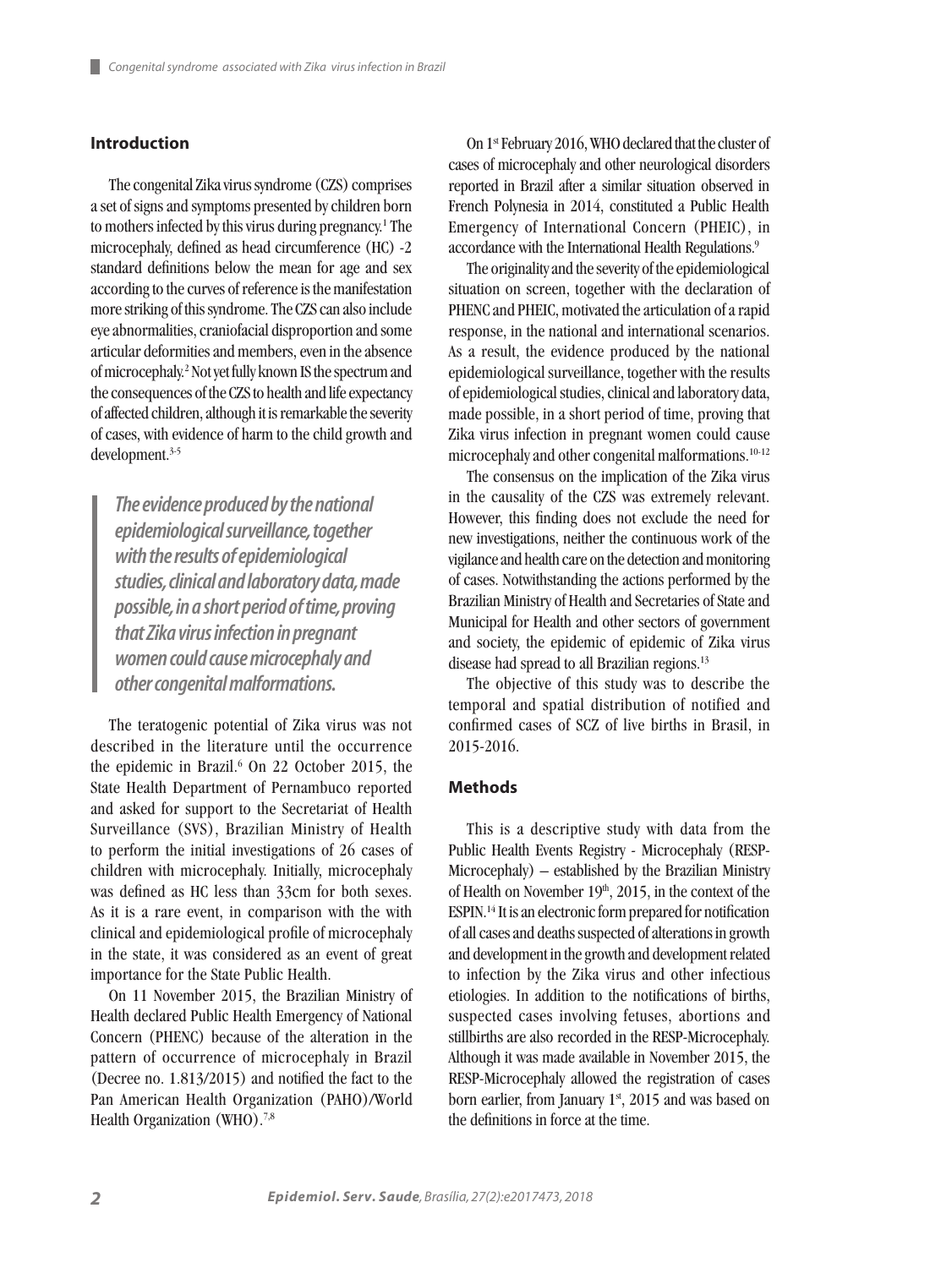In this study, only the livebirths in the years 2015 and 2016, reported at RESP-Microcephaly, among epidemiological weeks 45/2015 and 2/2017 (11/08/2015 to 14/01/2017) were included. The data analyzed in this study were extracted on 18 January 2017, at 10:00 a.m. (GMT).

Between 2015 and 2016, different case definitions for notification were adopted along the epidemic:<sup>15</sup>

- a) 17 November 2015 to 12 December 2015: preterm newborn infants with HC less than or equal to percentile 3 in the curve of Fenton<sup>16</sup> according to gestational age at birth and sex; full-term newborn or post-term with HC less than or equal to 33 cm for both sexes.
- b) 13 December 2015 to 12 March 2016: preterm newborn with HC less than or equal to percentile 3 in the Fenton curve<sup>16</sup> according to gestational age at birth and sex; full-term newborn or post-term with HC less than or equal to 32 cm for both sexes.
- c) 13 March 2016 to 31 December 2016:<sup>17</sup> preterm newborn with HC -2 standard deviations below the mean for gestational age at birth and sex according to the reference of the intergrowth;<sup>18</sup> newborn at term or post-term with HC below -2 standard deviations for gestational age at birth and sex, according to the reference of the WHO.19

For confirmation of cases, epidemiological investigations were carried out under the responsibility of the surveillance teams of Secretaries of Health of States and Municipalities, based on the review of medical charts, interviews with those responsible for the child, clinical evaluation, imaging and laboratory, in compliance with the guidelines of the Ministry of Health.17 In the final classification, the results of imaging examinations and laboratory tests specific to the Zika virus were considered, as well as for syphilis, toxoplasmosis, rubella, cytomegalovirus and herpes virus (STORCH), described in the literature as infections that commonly cause congenital anomalies.<sup>20</sup> The definitions adopted for confirmation of cases were:<sup>17</sup>

- Case confirmed by laboratory criteria for Zika: notified case presenting specific laboratory diagnosis and conclusive for Zika virus, identified in samples of newborns and/or of the mother.
- Case confirmed by laboratory criteria for STORCH: notified case presenting specific laboratory diagnosis and conclusive for syphilis, toxoplasmosis, rubella, cytomegalovirus or herpes simplex virus, identified in samples of newborns and/or of the mother.

- Case confirmed by imaging exam: notified case presenting alterations suggestive of congenital infection by any imaging method (ultrasound, computed tomography or magnetic resonance imaging), according to the protocol established by the Brazilian Ministry of Health, and<sup>1</sup> without laboratory results.

In this study, we considered as confirmed cases of CZS only those with laboratory evidence for Zika and/or imaging exams suggestive of congenital infection by this virus, excluding the cases with laboratory confirmation for at least one of the STORCH. Cases without valid information on the date of birth were also excluded from the study.

The monthly time series of notified and confirmed cases in the period 2015-2016 were described for Brazil and its macroregions. Coefficients of prevalence were calculated (per 10 thousand live births) notified and confirmed cases in the country, macroregions and Federation Units (FU). We considered as the numerator the annual number of cases notified/ confirmed recorded in the RESP-Microcephaly, and the denominator as the average number of births by region or FU in the period 2010-2014, based on data from the Information System on Live Births (Sinasc).<sup>21</sup> We chose to use the average number of births in the denominator, considering that data were not available in Sinasc for the year of 2016.

The analyses were carried out using Stata version13.0 (StataCorp. 2013). The coefficients of prevalence of notified and confirmed cases were mapped separately, by FU, for 2015 and 2016, using the Quantum GIS software.

For conducting this study, was extracted from the RESP-Microcephaly a database without presentation variables that would allow the identification of individuals and their families. Only the first author had access to the database, being responsible for the analyses. The other authors consulted only consolidated results. The study was conducted in the context of the epidemiological surveillance actions developed by professionals from the Brazilian Ministry of Health and in the context of the of ESPIN; therefore, the project was not eligible for of registration and evaluation by the system of Ethics Research Committees of the National Committee for Ethics in Research (CEP/ CONEP), as defined in the resolution of the National Health Council (CNS) No. 510, of 7 April 2016.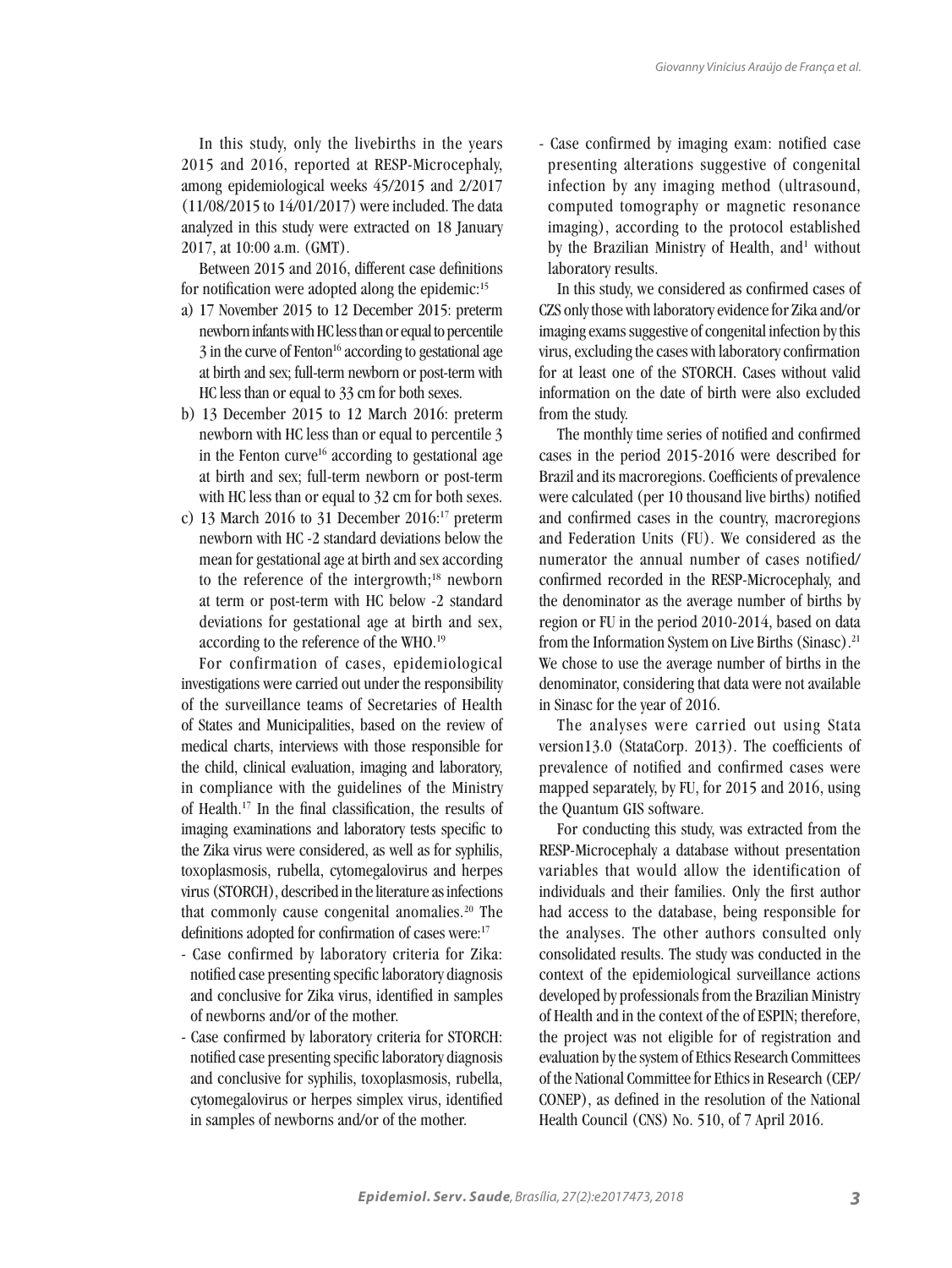#### **Results**

ш

10,200 suspected cases of CZS among live births in the period 2015-2016 were notified in the RESP-Microcephaly; of these cases, 138 (1.4% of the total) were laboratory confirmed for at least a STORCH. These cases were excluded from this analysis, as well as those who had no valid information for the date of birth (n=109; 1.1%; Figure 1).

Of the total number of notifications included in the study (n=9,953), 2,819 (28.3%) remained under investigation until the epidemiological week 2/2017, most of them related to born in 2016 (72.1%; data not shown on table). Among the 2,018 confirmed cases born in 2015- 2016, 404 (20.0%) had laboratory evidence for the Zika virus. Of the 4,749 reported cases born in 2015, 1,161 (24.4%) had laboratory confirmation for the Zika virus or had an imaging exam showing alterations suggestive of congenital infection, while the same proportion for the notifications of 2016 was 16.5% (857/5.204).

The coefficient of prevalence of CZS, considering only those confirmed cases, was 3.8 per 10 thousand live births in 2015 and 3.1 per 10 thousand live births in 2016, being higher in the Northeast region in both

years (12.6 in 2015 and 7.1 in 2016). We observed an increase in prevalence rates in 2016 for the Midwest (1.1 to 3.7) and North regions (0.4 to 1.4), when compared to the same coefficients for the year 2015 (Table 1).

Figure 2 presents the distribution of notifications of live births for the years 2015 and 2016, as well as the cases confirmed durings the period, by month of birth. We observed a peak of notifications in November 2015, with subsequent reduction until April 2016. Then, there was an stabilization in the monthly number of notifications until the month of August, when they began to fall. The number of confirmed cases followed the curve of notifications, with a peak in November and December 2015. Analyzing the cumulative distribution, there was an increase in notifications from October 2015, with an accelerated increment until March 2016, when we note a reduction in the monthly increment.

One third of Brazilian municipalities (33.2%) presented at least one suspect case notified; less than half of these municipalities presented confirmed cases (40.8%). The Northeast region concentrated a greater number of cities with cases and deaths, notified and confirmed, affecting 1,049 (58.5%) of the 1,794 municipalities in the region. Most of the notified cases



a) STORCH: sífilis, taxoplasmose, rubéola, citomegalovírus e herpes vírus.

### **Figure 1 – Distribution of notified cases of congenital syndrome associated with Zika virus infection in live births, according to year of birth, final classification and criterion for confirmation, Brazil, 2015-2016**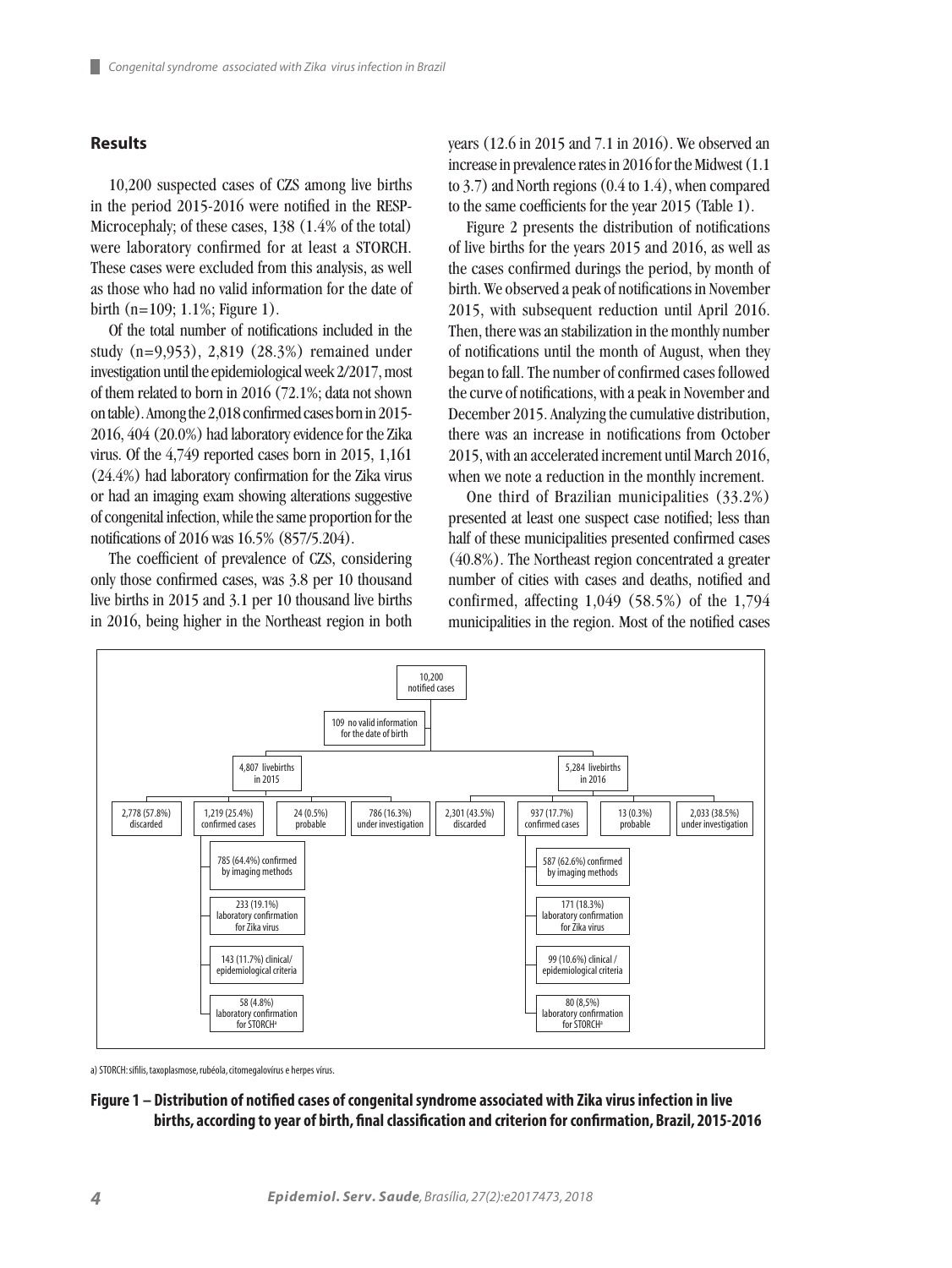# **Table 1 – Distribution of notified and confirmed cases of congenital syndrome associated with Zika virus infection in live births, according to year of birth, Region and Federative Unit of mother's residence, Brazil, 2015-2016**

|                                         | 2015                     |                          |                          |                                        |                                      | 2016                     |                          |                               |                                        |                                      |  |
|-----------------------------------------|--------------------------|--------------------------|--------------------------|----------------------------------------|--------------------------------------|--------------------------|--------------------------|-------------------------------|----------------------------------------|--------------------------------------|--|
| <b>Region</b><br><b>Federation Unit</b> | <b>Notified</b><br>cases | <b>Confirmed cases</b>   |                          |                                        |                                      | <b>Notified</b><br>cases |                          | <b>Confirmed cases</b>        |                                        |                                      |  |
|                                         | $\mathbf n$              | $\mathbf n$              | $\%$                     | <b>Prevalence</b><br>rate <sup>a</sup> | % with<br>laboratory<br>confirmation | $\mathbf n$              | $\mathbf n$              | % of total<br><b>Notified</b> | <b>Prevalence</b><br>rate <sup>a</sup> | % with<br>laboratory<br>confirmation |  |
| <b>Midwest</b>                          | 251                      | 28                       | 11.2                     | 1.1                                    | 17.9                                 | 386                      | 81                       | 21.0                          | 3.7                                    | 43.2                                 |  |
| <b>Distrito Federal</b>                 | 12                       | $\overline{2}$           | 16.7                     | 0.3                                    | 50.0                                 | 55                       | 8                        | 14.5                          | 1.6                                    | 25.0                                 |  |
| Goiás                                   | 65                       | 5                        | 7.7                      | 0.6                                    | 40.0                                 | 139                      | 22                       | 15.8                          | 3.0                                    | 86.4                                 |  |
| <b>Mato Grosso</b>                      | 166                      | 19                       | 11.4                     | 3.4                                    | 5.3                                  | 149                      | 30                       | 20.1                          | 5.9                                    | 23.3                                 |  |
| Mato Grosso do Sul                      | 8                        | $\overline{2}$           | 25.0                     | 0.5                                    | 50.0                                 | 43                       | 21                       | 48.8                          | 5.0                                    | 33.3                                 |  |
| <b>Northeast</b>                        | 3,969                    | 1,071                    | 27.0                     | 12.6                                   | 21.0                                 | 2,651                    | 555                      | 20.9                          | 7.1                                    | 14.8                                 |  |
| <b>Alagoas</b>                          | 162                      | 25                       | 15.4                     | 4.8                                    | 0.0                                  | 195                      | 58                       | 29.7                          | 12.5                                   | 0.0                                  |  |
| <b>Bahia</b>                            | 704                      | 232                      | 33.0                     | 11.4                                   | 6.5                                  | 734                      | 163                      | 22.2                          | 8.4                                    | 6.1                                  |  |
| Ceará                                   | 263                      | 43                       | 16.3                     | 3.2                                    | 25.6                                 | 288                      | 61                       | 21.2                          | 4.9                                    | 24.6                                 |  |
| Maranhão                                | 168                      | 81                       | 48.2                     | 7.0                                    | 2.5                                  | 128                      | 59                       | 46.1                          | 5.6                                    | 22.0                                 |  |
| Paraíba                                 | 719                      | 94                       | 13.1                     | 16.0                                   | 17.0                                 | 192                      | 80                       | 41.7                          | 14.6                                   | 28.8                                 |  |
| Pernambuco                              | 1,345                    | 332                      | 24.7                     | 22.7                                   | 48.5                                 | 828                      | 64                       | 7.7                           | 4.9                                    | 28.1                                 |  |
| Piauí                                   | 118                      | 65                       | 55.1                     | 12.6                                   | 3.1                                  | 71                       | 28                       | 39.4                          | 5.7                                    | $\overline{\phantom{0}}$             |  |
| <b>Rio Grande do Norte</b>              | 313                      | 99                       | 31.6                     | 20.0                                   | 3.0                                  | 128                      | 15                       | 11.7                          | 3.6                                    | $\overline{\phantom{0}}$             |  |
| Sergipe                                 | 177                      | 100                      | 56.5                     | 27.6                                   | 15.0                                 | 87                       | 27                       | 31.0                          | 8.3                                    | 11.1                                 |  |
| <b>North</b>                            | 120                      | 12                       | 10.0                     | 0.4                                    | 16.7                                 | 379                      | 58                       | 15.3                          | 1.9                                    | 24.1                                 |  |
| Acre                                    | 9                        | $\equiv$                 | $\overline{\phantom{0}}$ | $\overline{\phantom{0}}$               | $\overline{\phantom{0}}$             | 42                       | 1                        | 2.4                           | 0.6                                    | 100.0                                |  |
| Amapá                                   | 4                        | $\overline{2}$           | 50.0                     | 1.2                                    | $\overline{\phantom{0}}$             | 8                        | 3                        | 37.5                          | 1.8                                    | $\qquad \qquad -$                    |  |
| <b>Amazonas</b>                         | 3                        | $\overline{\phantom{0}}$ | $\qquad \qquad -$        | $\qquad \qquad -$                      | $\overline{\phantom{0}}$             | 54                       | 24                       | 44.4                          | 3.2                                    | 20.8                                 |  |
| Pará                                    | 13                       | $\overline{2}$           | 15.4                     | 0.1                                    | 100.0                                | 99                       | 6                        | 6.1                           | 0.5                                    | 100.0                                |  |
| Rondônia                                | 10                       | 5                        | 50.0                     | 1.8                                    | $\overline{\phantom{0}}$             | 35                       | $\overline{7}$           | 20.0                          | 2.7                                    | 14.3                                 |  |
| <b>Roraima</b>                          | 1                        | 1                        | 100.0                    | 0.9                                    | $\overline{\phantom{0}}$             | 29                       | 11                       | 37.9                          | 10.1                                   | 9.1                                  |  |
| <b>Tocantins</b>                        | 80                       | $\overline{2}$           | 2.5                      | 0.8                                    | $\overline{\phantom{0}}$             | 112                      | 6                        | 5.4                           | 2.6                                    | $\overline{\phantom{0}}$             |  |
| <b>Southeast</b>                        | 379                      | 48                       | 12.7                     | 0.4                                    | 2.1                                  | 1,621                    | 161                      | 9.9                           | 1.4                                    | 24.2                                 |  |
| <b>Espírito Santo</b>                   | 54                       | $\overline{2}$           | 3.7                      | 0.4                                    | $\overline{\phantom{0}}$             | 156                      | 16                       | 10.3                          | 3.2                                    | 50.0                                 |  |
| <b>Minas Gerais</b>                     | 33                       | $\overline{\phantom{0}}$ | $\overline{\phantom{0}}$ | $\overline{\phantom{a}}$               | $\overline{\phantom{0}}$             | 217                      | 15                       | 6.9                           | 0.6                                    | 6.7                                  |  |
| <b>Rio de Janeiro</b>                   | 150                      | 42                       | 28.0                     | 1.8                                    | 2.4                                  | 616                      | 103                      | 16.7                          | 4.8                                    | 14.6                                 |  |
| São Paulo                               | 142                      | 4                        | 2.8                      | 0.1                                    | -                                    | 632                      | 27                       | 4.3                           | 0.5                                    | 55.6                                 |  |
| South                                   | 30                       | $\overline{2}$           | $6.7$                    | $0.0\,$                                | $\overline{\phantom{0}}$             | 167                      | $\mathbf{2}$             | 1.2                           | 0.1                                    | 50.0                                 |  |
| Paraná                                  | 16                       | $\overline{\phantom{0}}$ | $\bar{ }$                | $\overline{\phantom{a}}$               | -                                    | 30                       | $\mathbf{1}$             | 3.3                           | 0.1                                    | 100.0                                |  |
| Rio Grande do Sul                       | 13                       | 2                        | 15.4                     | 0.1                                    | -                                    | 131                      | $\overline{\phantom{0}}$ | 0.0                           | $0.0\,$                                | $\qquad \qquad -$                    |  |
| Santa Catarina                          | 1                        |                          | $\overline{\phantom{0}}$ | $\overline{\phantom{0}}$               | -                                    | $\bf 6$                  | $\mathbf{1}$             | 16.7                          | 0.1                                    | $\overline{\phantom{0}}$             |  |
| <b>Brazil</b>                           | 4,749                    | 1,161                    | 24.4                     | 3.8                                    | 20.1                                 | 5,204                    | 857                      | 16.5                          | 3.1                                    | 20.0                                 |  |

a) Coefficient of prevalence: number of cases per 10 thousand live births.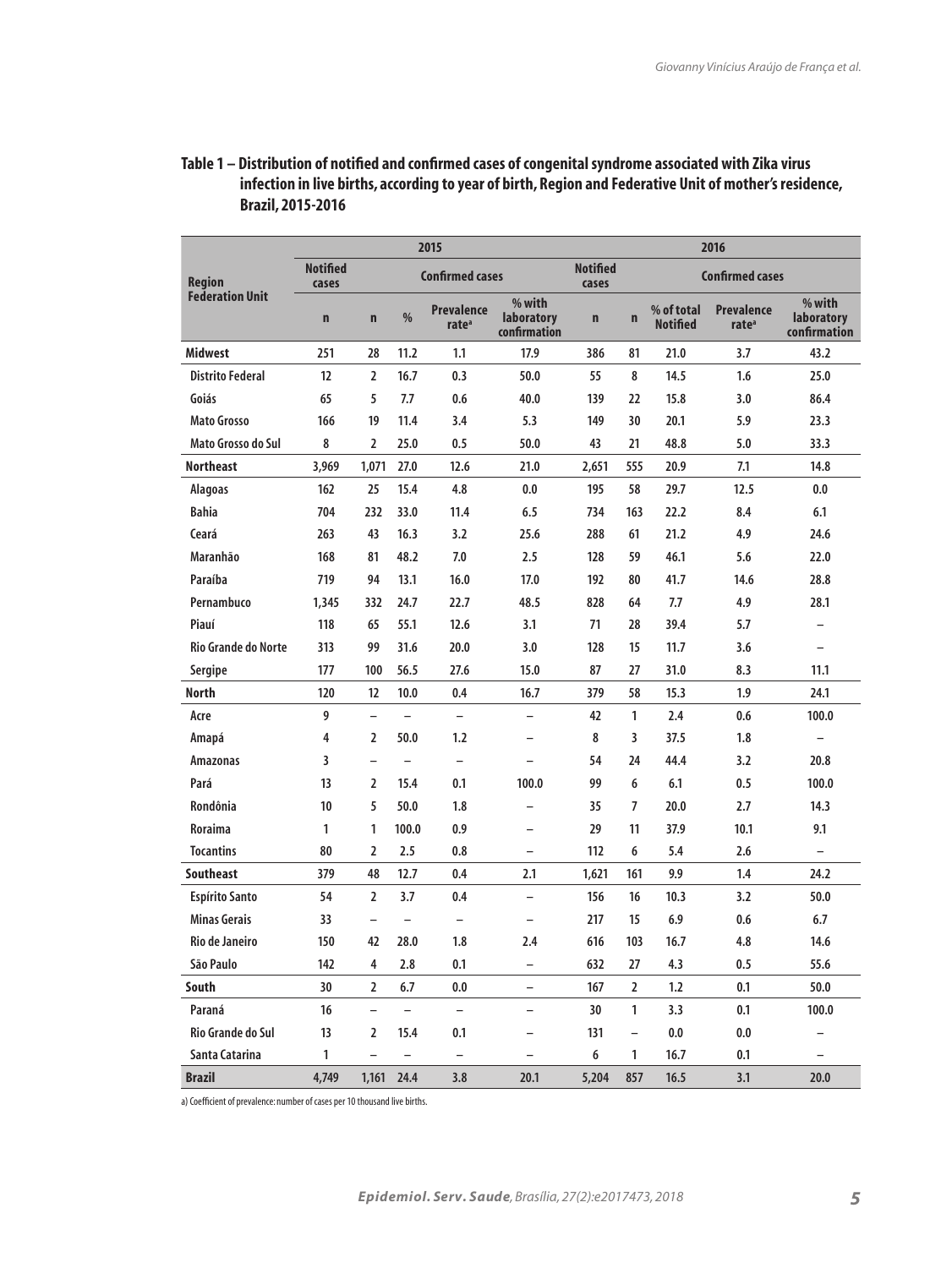ш



**Figure 2 – Monthly and cumulate distribution of notified and confirmed of congenital syndrome associated with Zika virus infection in live births, according to year of birth, region and Federative Unit of mother's residence, Brazil, 2015-2016**

was concentrated in the Northeast region of Brazil (65.7%), followed by the Southeast regions (20.6%) and Midwest regions (6.5%). The five states with the highest number of notified cases were Pernambuco (21.3%), Bahia (14.3%), Paraíba (9.0%), São Paulo (8.1%) and Rio de Janeiro (7.8%) (data not shown in table).

The distribution of notified and confirmed cases of CZS of live births per month of birth and region of residence of the mother, is presented in Figure 3. The Northeast was the region with the largest number of monthly notifications of suspected cases born between the months of August 2015 and May 2016, as well as of confirmed cases in the same period. Most of the other regions maintained a similar number of monthly notifications, throughout this period; the exception was the Southeast region, where we found an increase in the number of notifications from December 2015, although without an increase in the number of confirmed cases.

In 2015, we observed a prevalence rate of notifications equal to or greater than 10 to 20 cases per thousand live births in most of the states of the Northeast region, as well as in the states of Mato Grosso and Tocantins (Figure 4). In the same year, Rio Grande do Norte, Pernambuco and Sergipe presented 20 or more cases confirmed per 10 thousand live births, while the states of Piauí, Paraíba and Bahia reported prevalence rates of confirmed cases in the range of 10 to 19 cases per 10 thousand live births.

In 2016, all the states of the Northeast presented coefficients of prevalence of reported cases ≥20 cases per 10 thousand live births, as well as the states of Acre, Roraima, Tocantins, Goiás, Mato Grosso, Espírito Santo and Rio de Janeiro. In the same year, confirmed cases showed the highest rates (in the range of 10 to 19 cases per 10 thousand live births) in the states of Paraiba and Alagoas in the Northeast region, and Roraima in the North region (Figure 4).

### **Discussion**

The present study showed the distribution of notified and confirmed cases of CZS countrywide since the emergence of the epidemic, in August 2015, through the epidemic peak in the last bimester of the same year and covering its decline until the end of next year. The Northeast region presented the higher prevalence of cases, followed by the Midwest and North regions.

We observed a short period between the emergence and the decline of the epidemic, with subsequent maintenance of a low number of new cases of CZS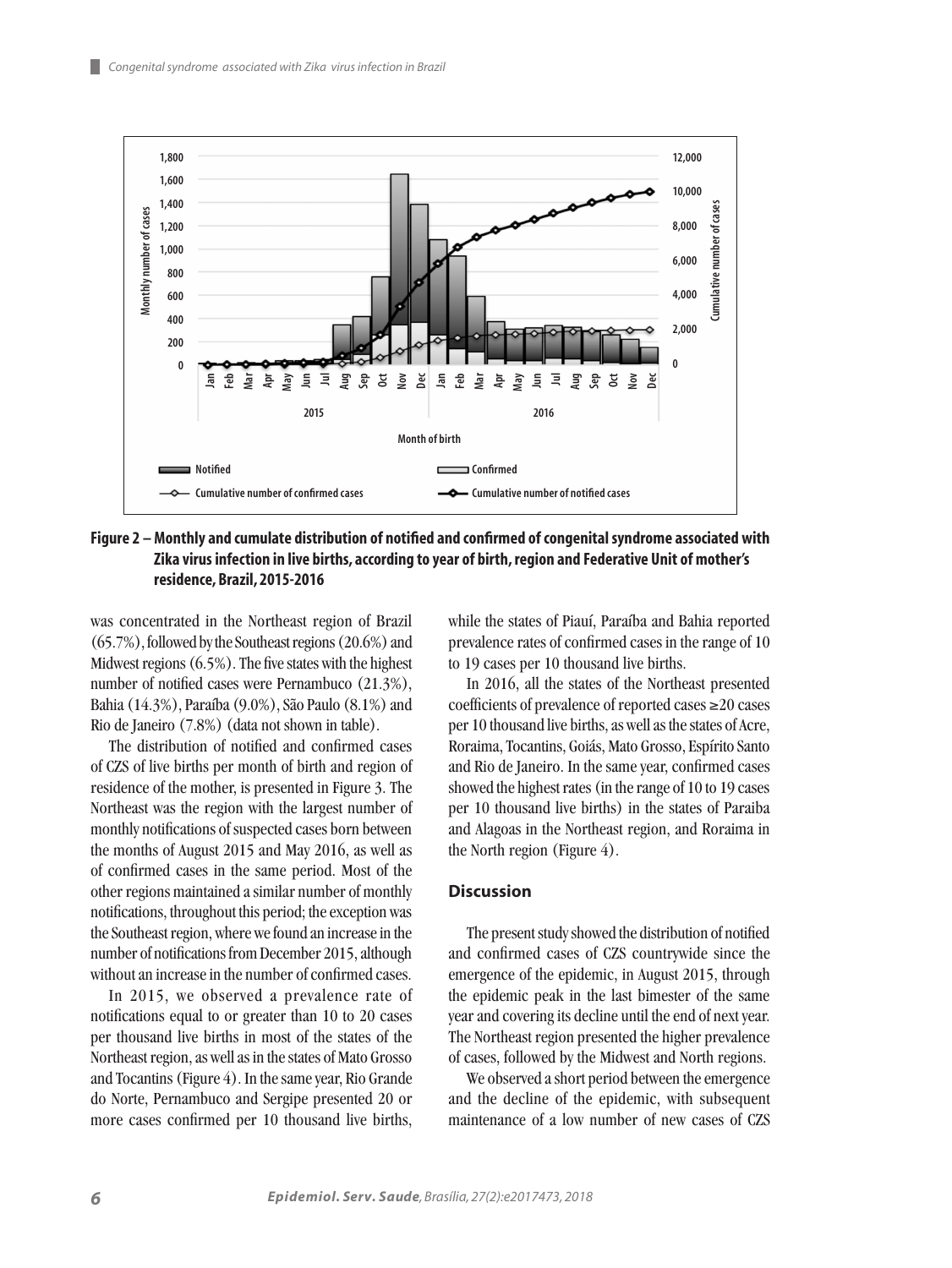

**Figure 3 – Distribution of notified (A) and confirmed cases (B) per month of congenital syndrome associated with Zika virus infection in livebirths, according to year of birth and region of mother´s residence, Brazil, 2015-2016**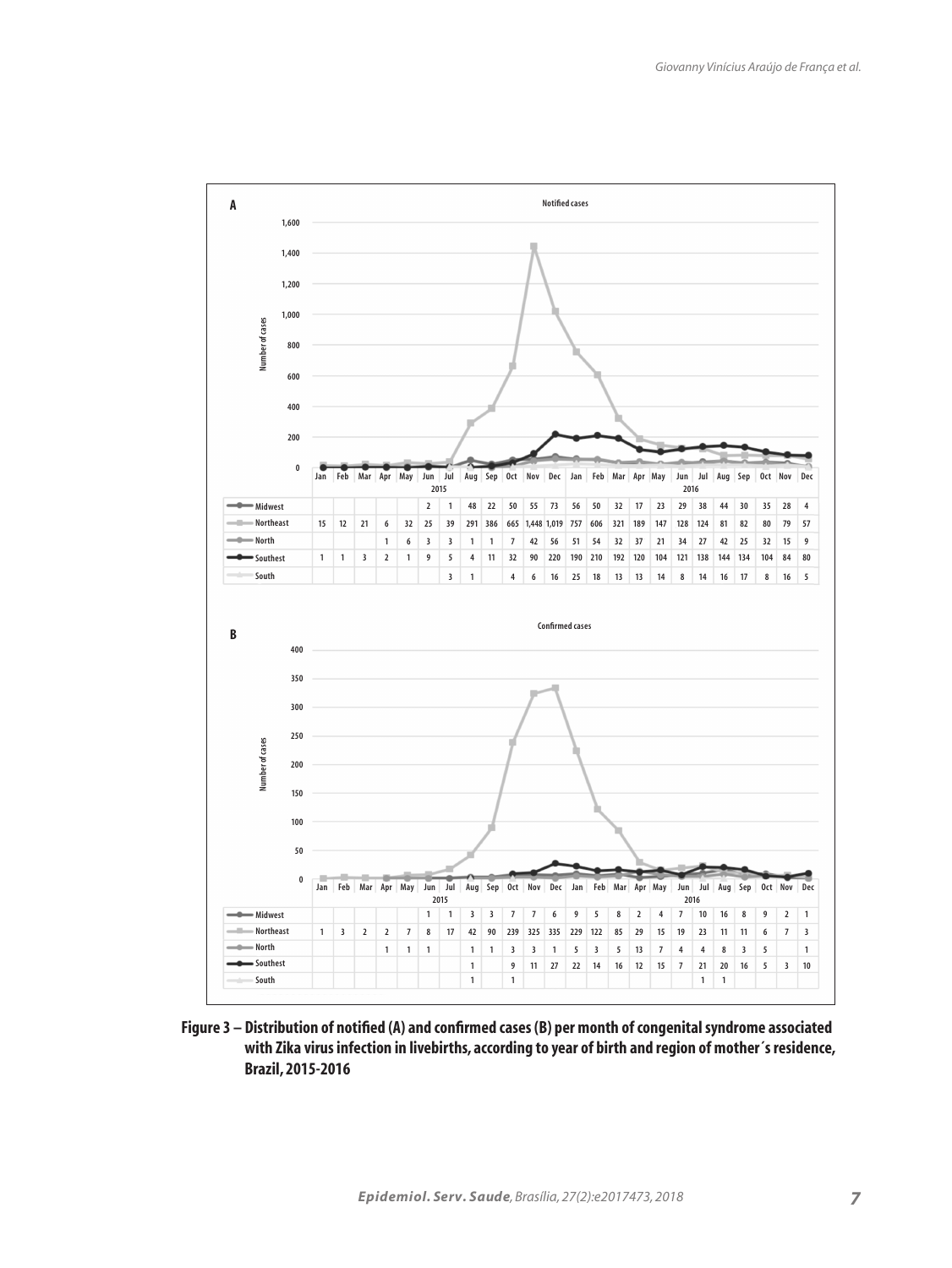throughout 2016. This behavior of the CZS is consistent with the "explosive" characteristic of the epidemic of the Zika virus disease, previously observed in Southeast Asia.<sup>22</sup> It is estimated that approximately three quarters of the 7,500 inhabitants of Yap island in Federated States of Micronesia were infected by the Zika virus during the outbreak occurred in 2007. This outbreak disappeared in three months, with no record of admissions or deaths related to the disease. In the outbreak occurred in French Polynesia in 2013-2014, more than 32,000 inhabitants (12% of the population of the country) sought health care services presenting clinical symptoms suggestive of infection.<sup>23</sup>

In Brazil, the Northeast region has concentrated the greatest number of cases of CZS, indicating that the region was, possibly, the entry point of the virus in the country.24 It is important to emphasize, in addition, that Brazil, since the decade of 1940, has been facing of epidemics caused by dengue. However, the most intense circulation of the four serotypes of the virus occurred in the decade of 1980. Historically, states in the Northeast, Midwest and Southeast have been responsible for the higher incidence of dengue cases. In 2014, 15.3% (n=90,192) of probable cases of dengue were registered in the country among residents in the Northeast region.25



# **Figure 4 – Spatial distribution of the prevalence rates (per 10 thousand livebirths) of notified and confirmed cases of congenital syndrome associated with Zika virus infection in livebirths, according to year of birth and Federative Unit of mother´s residence Brazil, 2015-2016**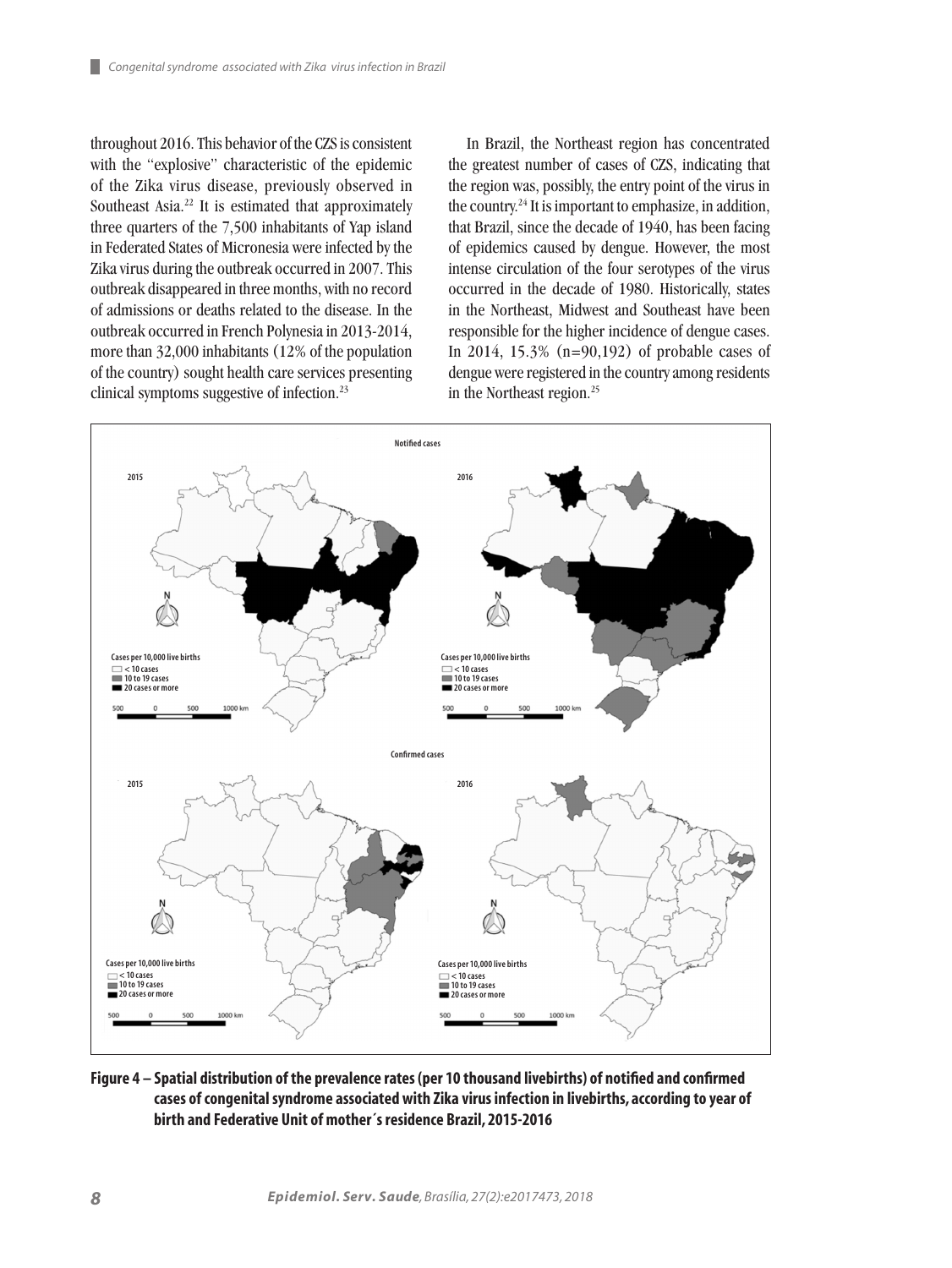The presence of the vector, *Aedes aegypti*, combined with favorable environmental conditions for their proliferation, enabled the transmission of the dengue virus, chikungunya, and the Zika virus. In this context, a study using the Sinasc database revealed a higher prevalence of microcephaly among livebirths to mothers with low education level, black skin color and unmarried, which indicate poor socioeconomic conditions.<sup>26</sup>

The actions to prevent and control the Zika virus disease carried out in Brazil, mainly focused on combating *A. aegypti*, may have contributed to the decrease in the number of live births with CZS observed throughout the year of 2016, and in  $2017<sup>27</sup>$  Concomitantly to the declaration of PHENC in November 2015, the Interministerial Strategic Group on Public Health Emergency of National and International Importance was activated. In the following month, the National Coordination and Control Room was set up to deal with diseases transmitted by *A. aegypti*. Local rooms were also deployed in all FU, with participation of representatives from the Brazilian Ministry of Health and Secretariats of Health, from other sectors, such as Education, Civil Defense, Armed Forces and Social Services.28

Among the actions carried out by the Ministry of Health with the objective of speeding up the investigations and conclusion of the cases, we highlight the implementation of the Rapid Action Strategy for Strengthening Health Care and Social Protection of Children with microcephaly through the Interministerial Ordinance No. 405 of March 15, 2016, of Brazilian National Health System (SUS) and the Brazilian National Social Services (SUAS). In March to October 2016, task forces were performed in different reference services for diagnosis, allowing to (i) close epidemiological investigations on a substantial number of cases and (ii) better referrals of cases for continuity of care at health points.28

Some limitations of the present study need to be considered, for adequate interpretation of the findings. First, the majority of confirmed cases were concluded on the basis of signs observed by imaging exams, which indicate alterations related to congenital infections, although not specific to the Zika virus. The mostly described alterations were the calcifications and ventriculomegaly, used for confirmation without etiological identification because there are no pathognomonic alterations for CZS.15 In December 2016, with the publication of the document 'Integrated guidelines for surveillance and health care in the context of the Public Health Emergency of National Concern',<sup>1</sup> a compilation of signs and symptoms related to SCZ was made available, based on a consensus of specialists built at a meeting held in the city of Recife, Pernambuco, Brazil, by PAHO/WHO. This publication has allowed a better characterization of morphological, physiological and neurological findings considered for notification of suspected cases. However, important gaps in knowledge about the consequences of congenital infection by Zika virus remain, making it impossible until now, a final characterization of the CZS.

The limitations for laboratory confirmation of cases were and remain important challenges for a more efficient investigation of cases. The laboratory confirmation of cases was only possible by means of reverse-transcriptase polymerase chain reaction (RT-PCR), with detection and differentiation of viral RNA. The greatest difficulty, however, was in the time restriction for the collection of biological material necessary to carry out the test, given the short period of viremia. In this way, obtaining a negative result did not discard the occurrence of infection, given that the material for examination could not have been collected in the appropriate time interval. During the emergency, the rapid tests for Zika were introduced as part of the screening, but because these tests must be confirmed by serology, they could not be used for diagnostic confirmation of CZS. Challenges persist regarding the validity of existing tests, especially of the rapid test and of commercial kits for serological tests.

During the PHENC, different case definitions were adopted for notification and final classification of cases, previously presented here. These changes, by itself, hinder the understanding of the real epidemic curve, once the largest number of suspected cases reported at the end of 2015 can be – even if only partially – explained by the greater sensitivity of the notification criteria, by including newborn infants who would not fit into the international definition of microcephaly. However, the adoption of more sensitive definitions, initially, allowed the identification of newborns who did not present microcephaly, according to the international definition, but which had alterations in the central nervous system as a result of infection by Zika virus. In addition, such changes reflect the dynamic nature of the emergency and the active participation of experts in the construction and update of surveillance protocols, especially by Brazilian researchers, as new scientific evidence was presented.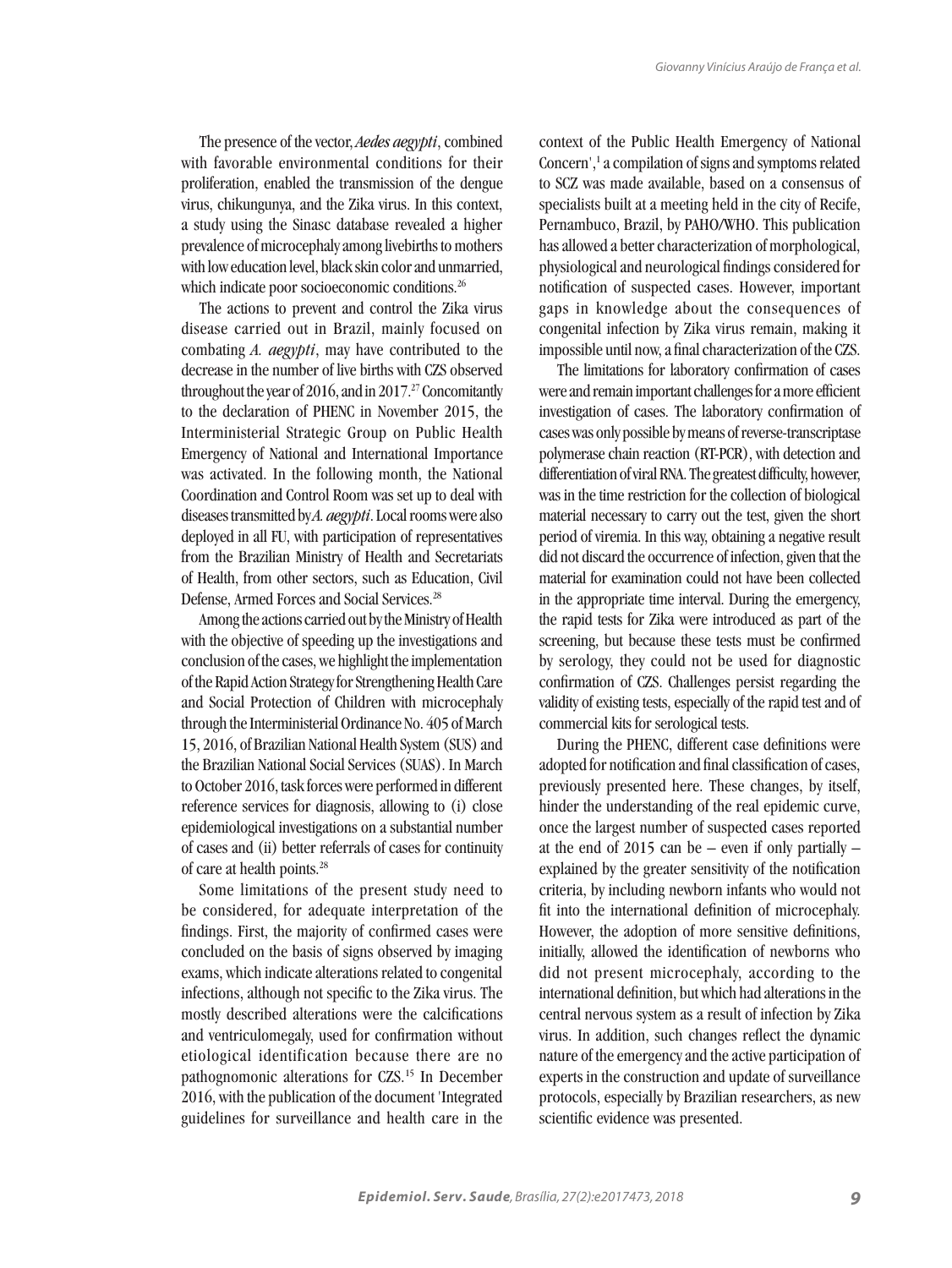Among the positive points in the response to the PHENC, we highlight the rapid implementation of the RESP-Microcephaly, enabling the registry of notification, research and investigation of cases throughout the national territory. This was fundamental for the adhesion of the states responsible for data management. In addition, the integration of actions of the vigilance and health care during the PHENC enabled the production of more efficient responses, both for the situational diagnosis and for an institutional response to the emergency. The information produced were indispensable for a better understanding of the manifestations of the infection by Zika virus and its potential consequences.29

It is important to highlight that this study presents the largest series of cases already published, offering information additional to those provided by the Brazilian Ministry of Health regularly, in the epidemiological bulletins. In addition, the exclusion of cases confirmed for STORCH from the analysis has led to a greater specificity in relation to CZS, in comparison with other previous studies.

The findings of this study reinforce the importance of CZS as a serious public health problem, which still imposes challenges to the research of almost one third of the cases notified in 2015-2016. Given the lack of

# **References**

- 1. Ministério da Saúde (BR). Secretaria de Vigilância em Saúde. Secretaria de Atenção à Saúde. Orientações integradas de vigilância e atenção à saúde no âmbito da Emergência de Saúde Pública de Importância Nacional: procedimentos para o monitoramento das alterações no crescimento e desenvolvimento a partir da gestação até a primeira infância, relacionadas à infecção pelo vírus Zika e outras etiologias infeciosas dentro da capacidade operacional do SUS [Internet]. Brasília: Ministério da Saúde; 2017 [citado 2018 mar 14]. 158 p. Disponível em: http://portalarquivos.saude.gov. br/images/pdf/2016/dezembro/12/orientacoesintegradas-vigilancia-atencao.pdf
- 2. Del Campo M, Feitosa IM, Ribeiro EM, Horovitz DD, Pessoa AL, França GV, et al. The phenotypic spectrum of congenital Zika syndrome. Am J Med Genet A. 2017 Apr;173(4):841-57.
- 3. Costello A, Dua T, Duran P, Gülmezoglu M, Oladapo OT, Perea W, et al. Defining the syndrome associated with congenital Zika virus infection. Bull World Health Organ. 2016 Jun;94(6):406–A.

knowledge about the Zika virus and its consequences, the results presented here reinforce the need for active and constant surveillance, especially aimed at the CZS.

#### **Acknowledgments**

The authors are grateful to the Secretaries of State and Municipal Health of 26 Brazilian states and the Federal District, especially to teams of vigilance and health care, as well as the members of the Network of Centers of Strategic Information in Health Surveillance (CIEVS) which did not measure efforts to carry out the notification and investigation of reported cases, playing a fundamental role in coping with the PHENC.

#### **Authors' contributions**

França GVA and Garcia LP participated in the conception and design of the study. França GVA, Garcia LP, Pedi VD, Carmo GMI, Leal MB and Garcia MHO performed the analysis and interpretation of the results, writing and critical review of the manuscript. All the authors approved the final version of the manuscript and declared to be responsible for all aspects of the study, ensuring its accuracy and integrity.

- 4. Eickmann SH, Carvalho MDCG, Ramos RCF, Rocha MAW, Linden V, Silva PFS. Síndrome da infecção congênita pelo vírus Zika. Cad Saúde Pública. 2016 jul;32(7):e00047716.
- 5. Moore CA, Staples JE, Dobyns WB, Pessoa A, Ventura CV, Fonseca EB, et al. Characterizing the pattern of anomalies in congenital Zika syndrome for pediatric clinicians. JAMA Pediatr. 2017 Mar;171(3):288-95.
- 6. Oliveira WK, Cortez-Escalante J, Oliveira WTGHD, Carmo GMI, Henriques CMP, Coelho GE, et al. Increase in reported prevalence of microcephaly in infants born to women living in areas with confirmed zika virus transmission during the first trimester of pregnancy — Brazil, 2015. MMWR Morb Mortal Wky Rep. 2016 Mar;65(9):242-7.
- 7. World Health Organization. WHO statement on the first meeting of the International Health Regulations (2005) (IHR 2005) Emergency Committee on Zika virus and observed increase in neurological disorders and neonatal malformations [Internet]. 2016 [cited 2017 Sep 21]. Available from: http://www.who.int/mediacentre/news/ statements/2016/1st-emergency-committee-zika/en/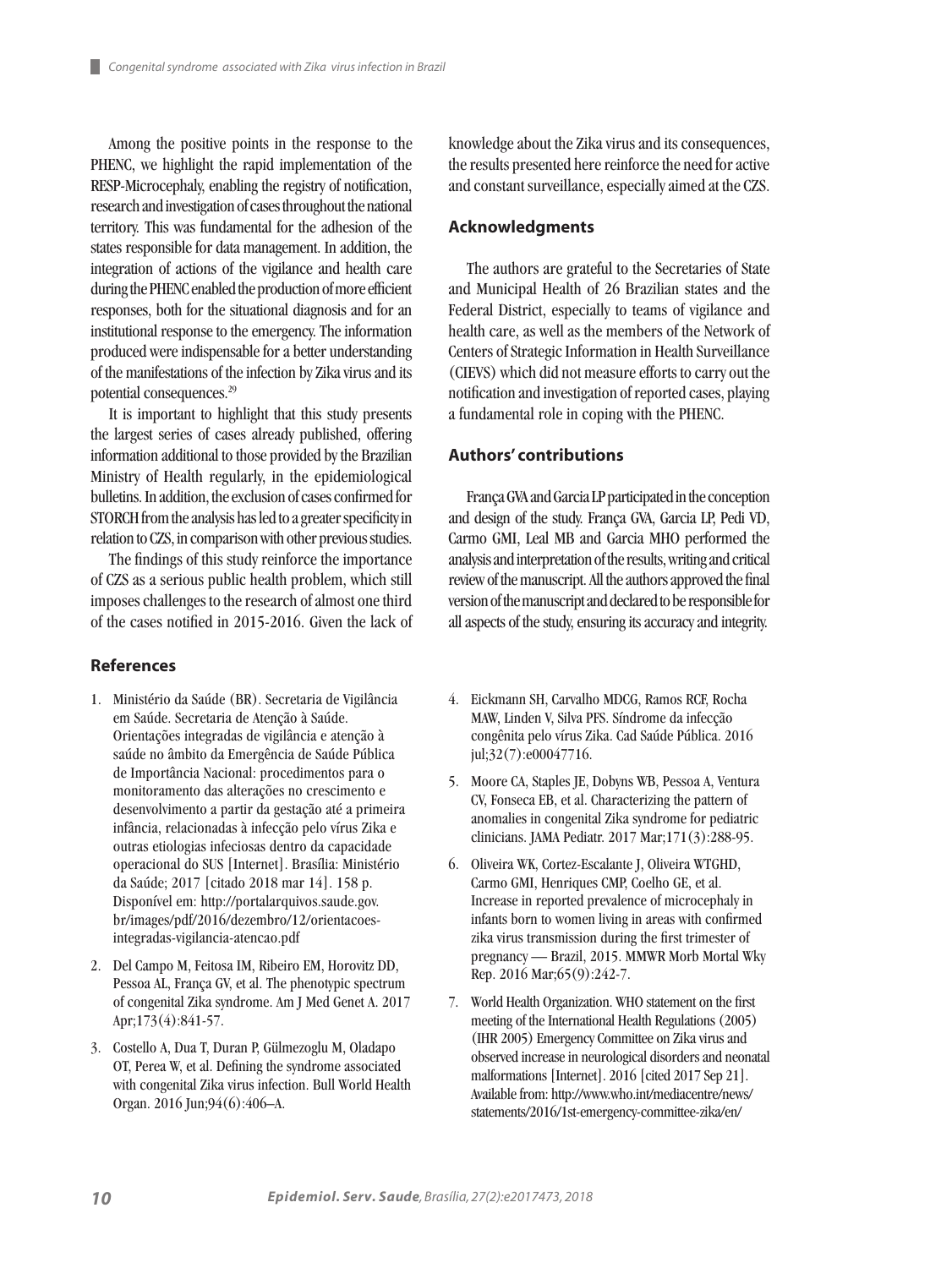- 8. World Health Organization. International health regulations [Internet]. 3rd ed. Geneva: World Health Organization; 2016 [cited 2018 Mar 14]. 74 p. Available in: http://apps.who.int/iris/bitstre am/10665/246107/1/9789241580496-eng.pdf
- 9. Heukelbach J, Alencar CH, Kelvin AA, Oliveira WK, Cavalcanti LPG. Zika virus outbreak in Brazil. J Infect Dev Ctries. 2016 Feb;10(2):116-20.
- 10. Oliveira Melo AS, Malinger G, Ximenes R, Szejnfeld PO, Sampaio SA, Filippis AMB. Zika virus intrauterine infection causes fetal brain abnormality and microcephaly: tip of the iceberg? Ultrasound Obstet Gynecol. 2016 Jan;47(1):6-7.
- 11. Rasmussen SA, Jamieson DJ, Honein MA, Petersen LR. Zika virus and birth defects — reviewing the evidence for causality. N Engl J Med. 2016 May;374(20):1981-7.
- 12. Krauer F, Riesen M, Reveiz L, Oladapo OT, Martínez-Vega R, Porgo TV, et al. Zika virus infection as a cause of congenital brain abnormalities and guillain–barré syndrome: systematic review. PLoS Med. 2017 Jan;14(1):e1002203.
- 13. Oliveira WK, França GVA, Carmo EH, Duncan BB, Kuchenbecker RS, Schmidt MI. Infection-related microcephaly after the 2015 and 2016 Zika virus outbreaks in Brazil: a surveillance-based analysis. Lancet. 2017 Aug;390(10097):861–70.
- 14. Ministério da Saúde (BR). Secretaria de Vigilância em Saúde. Registro de Eventos em Saúde Pública (RESP-Microcefalia) [Internet]. 2015 [citado 2018 mar 14]. Disponível em: http://www.resp.saude.gov. br/microcefalia#/painel
- 15. França GVA, Schuler-Faccini L, Oliveira WK, Henriques CMP, Carmo EH, Pedi VD, et al. Congenital Zika virus syndrome in Brazil: a case series of the first 1501 livebirths with complete investigation. Lancet. 2016 Aug;388(10047):891-7.
- 16. Fenton TR, Kim JH. A systematic review and metaanalysis to revise the Fenton growth chart for preterm infants. BMC Pediatr. 2013 Apr;13:59.
- 17. Ministério da Saúde (BR). Secretaria de Vigilância em Saúde. Departamento de Vigilância das Doenças Transmissíveis. Protocolo de vigilância e resposta à ocorrência de microcefalia e/ou alterações do sistema nervoso central (SNC): emergência de saúde pública de importância internacional — ESPII 2016 [Internet]. Brasília: Ministério da Saúde; 2015 [citado 2018 mar 14]. 55 p. Disponível em: http://portalarquivos.saude. gov.br/images/pdf/2016/marco/24/Microcefalia-Protocolo-vigil--ncia-resposta-versao2.1.pdf
- 18. Villar J, Ismail LC, Victora CG, Ohuma EO, Bertino E, Altman DG, et al. International standards for newborn weight, length, and head circumference by gestational age and sex: the Newborn Cross-Sectional Study of the Intergrowth-21st Project. Lancet. 2014 Sep;384(9946):857-68.
- 19. World Health Organization. WHO child growth standards: methods and development: head circumference-for-age, arm circumference-for-age, triceps skinfold-for-age and subscapular skinfold-forage: head circumference-for-age, arm circumferencefor-age, triceps skinfold-for-age and subscapular skinfold-for-age [Internet]. Geneva: World Health Organization; 2007 [cited 2018 Mar 14]. 217 p. Available in: http://www.who.int/childgrowth/ standards/second\_set/technical\_report\_2.pdf
- 20. Stegmann BJ, Carey JC. TORCH infections. Toxoplasmosis, other (syphilis, varicella-zoster, parvovirus b19), rubella, cytomegalovirus (CMV), and herpes infections. Curr Womens Health Rep. 2002 Aug;2(4):253-8.
- 21. Ministério da Saúde (BR). Departamento de informática do SUS. Sistema de informações de nascidos vivos. Eventos vitais [Internet]. 2016 [citado 2018 mar 14]. Disponível em: http://www2.datasus. gov.br/DATASUS/index.php?area=060702
- 22. Duffy MR, Chen T-H, Hancock WT, Powers AM, Kool JL, Lanciotti RS, et al. Zika virus outbreak on yap island, federated states of Micronesia. N Engl J Med. 2009 Jun;360:2536-43.
- 23. Cao-Lormeau VM, Roche C, Teissier A, Robin E, Berry AL, Mallet HP, et al. Zika virus, French polynesia, South pacific, 2013. Emerg Infect Dis. 2017 Jun;20(6):1085-6.
- 24. Faria NR, Quick J, Claro IM, Thézé J, Jesus JG, Giovanetti M, et al. Establishment and cryptic transmission of Zika virus in Brazil and the Americas. Nature. 2017 Jun;546(7658):406-10.
- 25. Ministério da Saúde (BR). Secretaria de Vigilância em Saúde. Monitoramento dos casos de dengue e febre de chikungunya até a Semana Epidemiológica (SE) 53 de 2014. Bol Epidemiológico. 2015;46(3):1-7.
- 26. Marinho F, Araújo VEM, Porto DL, Ferreira HL, Coelho MRS, Lecca RCR, et al. Microcefalia no Brasil: prevalência e caracterização dos casos a partir do Sistema de Informações sobre Nascidos Vivos (Sinasc), 2000-2015. Epidemiol Serv Saúde. 2016 out-dez;25(4):701-12.
- 27. Ministério da Saúde (BR). Secretaria de Vigilância em Saúde. Monitoramento dos casos de dengue, febre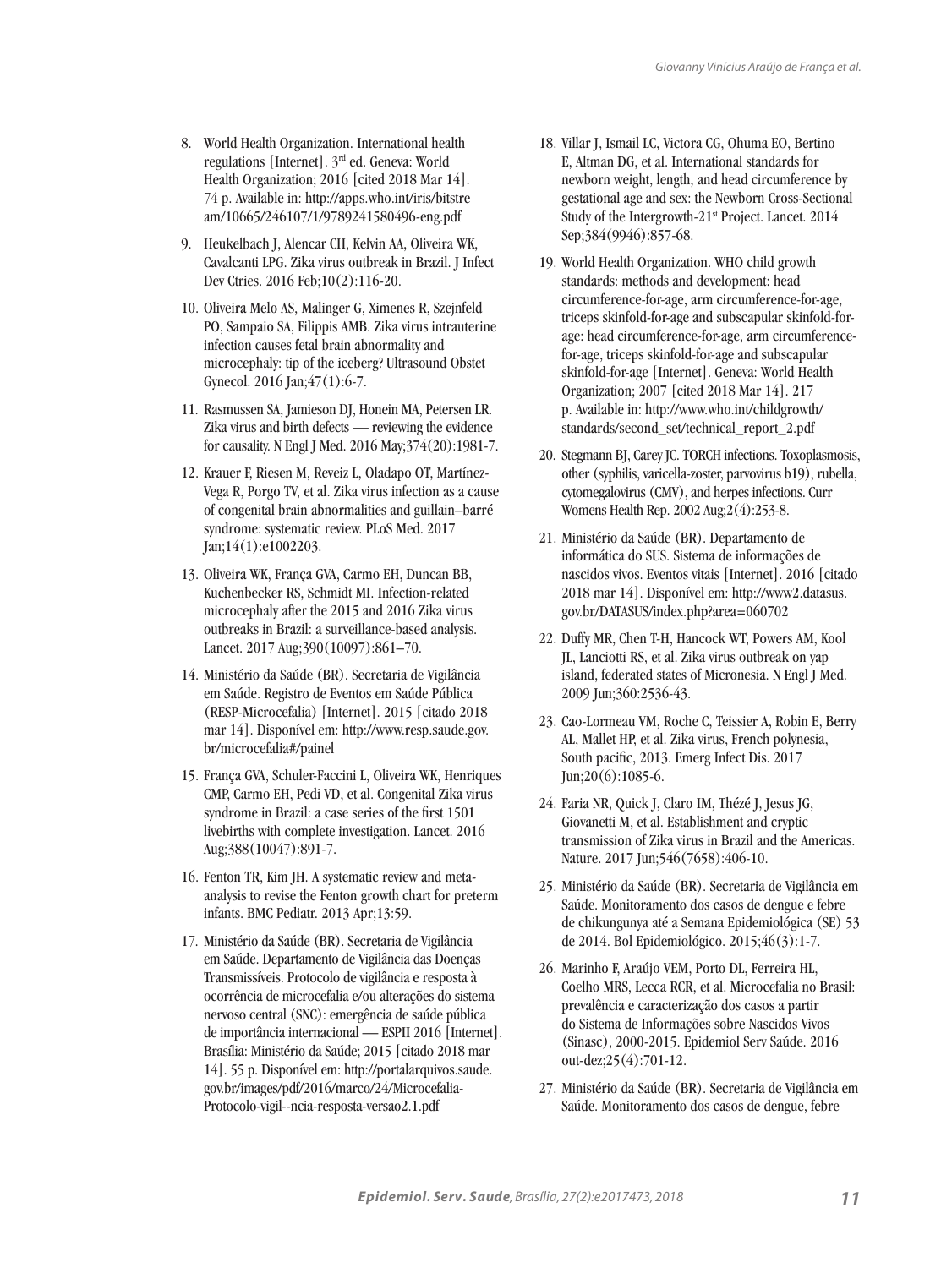de chikungunya e febre pelo vírus Zika até a Semana Epidemiológica 49, 2017. Bol Epidemiológico. 2017;48(5):1-13.

- 28. Ministério da Saúde (BR). Secretaria de Vigilância em Saúde. Vírus Zika no Brasil: a resposta do SUS [Internet]. Brasília: Ministério da Saúde; 2017 [citado 2018 mar 14]. 136 p. Disponível em: http:// bvsms.saude.gov.br/bvs/publicacoes/virus\_zika\_ brasil\_resposta\_sus.pdf
- 29. Garcia LP, Duarte E. Evidências da vigilância epidemiológica para o avanço do conhecimento sobre a epidemia do vírus Zika. Epidemiol Serv Saúde. 2016 out-dez;25(4):679-81.

**Received on 04/12/2017 Approved on 17/02/2018**